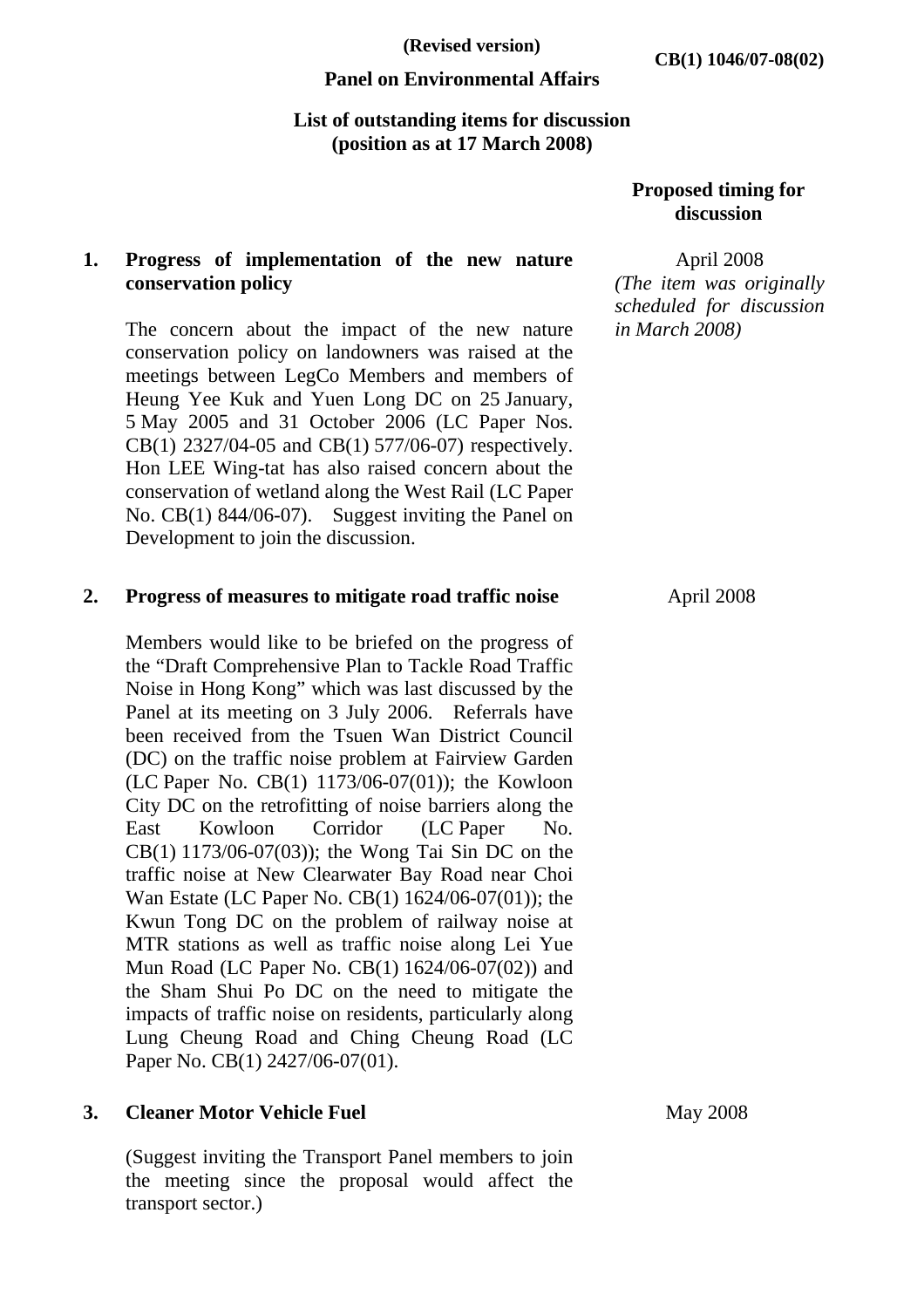|    |                                                                                                                                                                                                                                                                                                                               | <b>Proposed timing for</b><br>discussion |
|----|-------------------------------------------------------------------------------------------------------------------------------------------------------------------------------------------------------------------------------------------------------------------------------------------------------------------------------|------------------------------------------|
| 4. | 4125DS - Tolo Harbour sewerage of unsewered<br>areas                                                                                                                                                                                                                                                                          | <b>May 2008</b>                          |
|    | Part upgrade of the sewerage item to Category A.                                                                                                                                                                                                                                                                              |                                          |
| 5. | Policies on sustainable urban development and<br>green buildings                                                                                                                                                                                                                                                              | May/June 2008                            |
|    | To follow up the motion on "Policies on sustainable"<br>urban development and green buildings" moved by<br>Prof Hon Patrick LAU at the Council meeting on<br>23 May 2007.                                                                                                                                                     |                                          |
| 6. | 4329DS - Upgrading of the Pillar Point Sewage<br><b>Treatment Works</b>                                                                                                                                                                                                                                                       | <b>June 2008</b>                         |
|    | Full upgrade of the sewerage item to Category A.                                                                                                                                                                                                                                                                              |                                          |
| 7. | 4332DS – Lam Tsuen Valley Sewerage                                                                                                                                                                                                                                                                                            | <b>June 2008</b>                         |
|    | Part upgrade of the sewerage item to Category A.                                                                                                                                                                                                                                                                              |                                          |
| 8. | $4339DS$ – North District sewerage, stage 1 phase 2C<br>and stage 2 phase 1                                                                                                                                                                                                                                                   | <b>June 2008</b>                         |
|    | Part upgrade of the sewerage item to Category A.                                                                                                                                                                                                                                                                              |                                          |
| 9. | Reusing surplus public fill in reclamation projects<br>in the Mainland                                                                                                                                                                                                                                                        | <b>June 2008</b>                         |
|    | Following the signing of the cooperation agreement<br>between the Administration and the State Oceanic<br>Administration in March 2004 which has provided a<br>foundation for the accommodation of public fill in<br>Mainland waters, members would like to follow up on<br>the progress of the scheme, particularly the cost |                                          |

incurred from the delivery of the surplus public fill to

the Mainland.